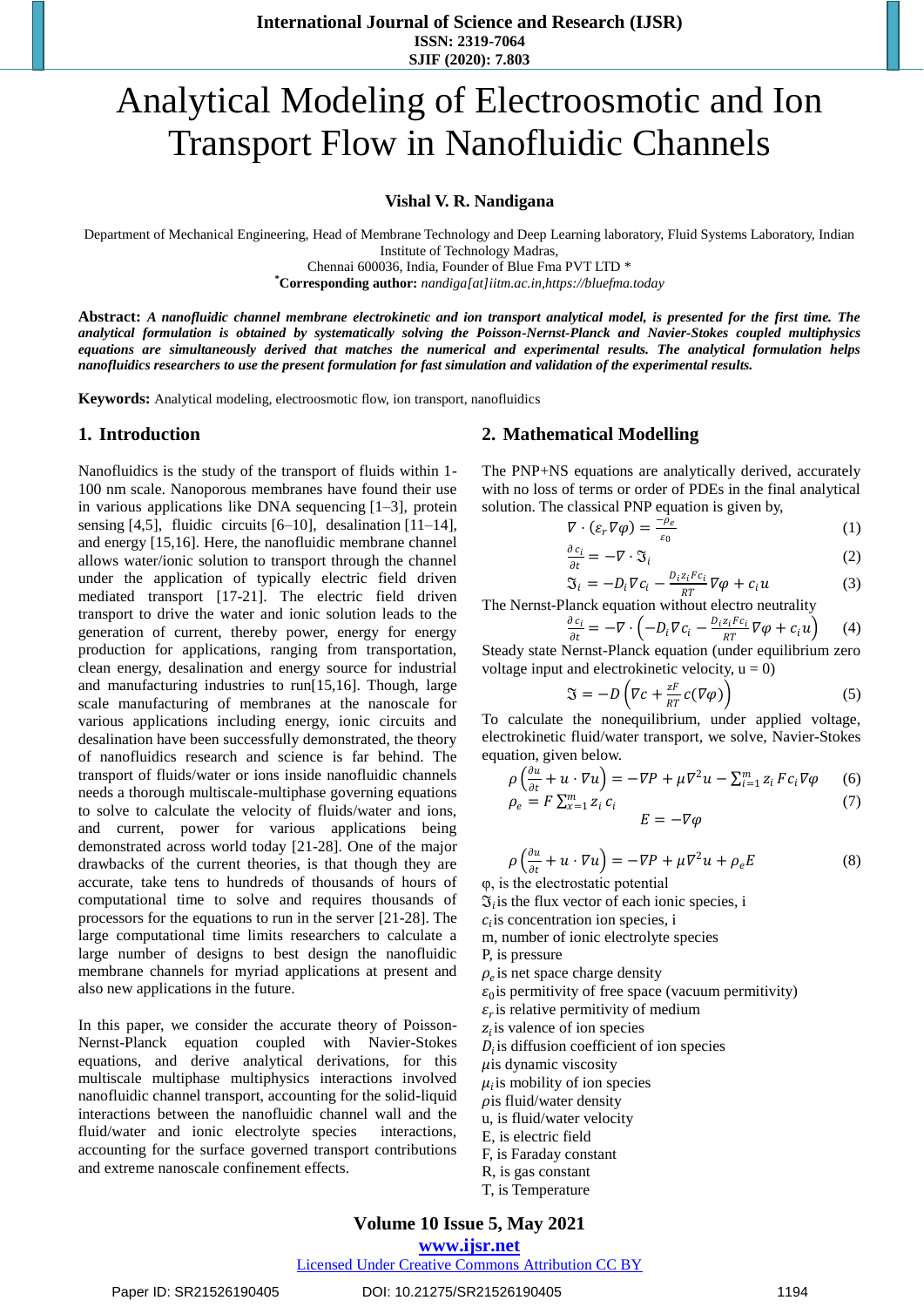t, is time.

## **3. Analytical Derivation**

**A) Local space charge density distribution along the axial direction**

$$
\rho_e(x) = A e^{\frac{\sqrt{\beta}}{\lambda_D}x} + e^{\frac{-\sqrt{\beta}}{\lambda_D}x} - \frac{2\sigma}{h}
$$
 (9)

where  $\sigma$  is the surface charge density of the nanofluidic channel membrane, of length, L and height, h.

Boundary conditions

$$
\rho_e(x) = 0 \, \text{at} \, x = 0
$$
\n
$$
\rho_e(x) = 0 \, \text{at} \, x = L
$$

Substituting boundary conditions to Eq. (9), we obtain

$$
\rho_e(x) = \frac{2\sigma}{h(1+\alpha_x)} \left[ e^{\frac{\sqrt{\beta}}{\lambda_D}x} + \alpha_x e^{\frac{-\sqrt{\beta}}{\lambda_D}x} \right]
$$
(10)

$$
\lambda_D = \sqrt{\frac{\varepsilon_0 \varepsilon_r RT}{2z^2 F^2 C_b}}
$$
\n(11)

 $\lambda_{0}$  is the Debye length, z is the valence of the bigger electrolyte ionic species, respectively,  $C<sub>b</sub>$  is the bulk ionic electrolyte solution concentration.

$$
\alpha_x = \frac{e^{\frac{\sqrt{\beta}}{\lambda_D}L}}{\beta} = \sqrt{\frac{C_n^2}{4C_b^2} + 1}
$$

where  $C_n$  is nanochannel fixed charge concentration, that can be held by the nanofluidic channel design and geometry and surface charge density, σ.

## **B) The electric potential distribution along the axial direction**

From the poisson equation (2-D)

$$
\frac{\partial^2 \varphi}{\partial x^2} + \frac{\partial^2 \varphi}{\partial y^2} = \frac{-\rho_e}{\epsilon_0 \epsilon_r} \tag{12}
$$

Integrating over the surface of the nanofluidic channel, taking into effect the channel surface boundary conditions, given as,

$$
\frac{\partial \varphi}{\partial y} = \frac{-\sigma}{\epsilon_0 \epsilon_r}
$$
 at y = 0  

$$
\frac{\partial \varphi}{\partial y} = \frac{\sigma}{\epsilon_0 \epsilon_r}
$$
 at y = h, nanochannel height

The electric potential distribution along the axial direction is given as,

$$
\varphi(x) = \frac{-2\sigma}{h\epsilon_0\epsilon_r} \left(\frac{1}{1+\alpha_x}\right) \frac{\lambda_D^2}{\beta} e^{\frac{\sqrt{\beta}}{\lambda_D}x} - \frac{2\sigma}{h\epsilon_0\epsilon_r} \left(\frac{\alpha_x}{1+\alpha_x}\right) \frac{\lambda_D^2}{\beta} e^{\frac{-\sqrt{\beta}}{\lambda_D}x} + J_1 x + J_2
$$
\n(13)

The axial potential boundary conditions are given as,

$$
\varphi(x) = \varphi_L atx = 0\n\varphi(x) = \varphi_R atx = L
$$
\n(14)

where  $\varphi_L$  is the potential applied at the source end and  $\varphi_R$  is the potential applied at the drain end of the nanofluidic channel system.

Solving, Eq. (13) with boundary conditions, specified in Eq. (14), the electric potential distribution along the axial direction is given as,

$$
\varphi(x) = \frac{-2\sigma}{h\epsilon_0\epsilon_r} \left(\frac{1}{1+\alpha_x}\right) \frac{\lambda_D^2}{\beta} \left(e^{\frac{\sqrt{\beta}}{\lambda_D}x} + \alpha_x e^{\frac{-\sqrt{\beta}}{\lambda_D}x}\right) + \left(\frac{\varphi_R - \varphi_L}{L}\right)x + \varphi_L + \frac{2\sigma}{h\epsilon_0\epsilon_r} \frac{\lambda_D^2}{\beta} \tag{15}
$$

# **C) Concentration of two-ionic electrolyte species distribution along the axial direction**

C1) anion concentration along the axial direction  

$$
e^{-zF} = \frac{-zF}{2\pi} \left( \frac{z}{2} \right) e^{-zF} = \frac{-zF}{2\pi} \left( \frac{z}{2} \right)
$$

$$
c_1(x) = K_1 e^{\frac{-zF}{RT}\varphi(x)} + e^{\frac{-zF}{RT}\varphi(x)} \int_0^x P e^{\frac{-zF}{RT}\varphi(\zeta)} d\zeta + R \quad (16)
$$
  
Bomndary conditions  

$$
c_1(x) = C_b \text{ at } x = 0
$$

$$
C_1(x) = C_b \text{ at } x = L
$$

$$
K_1 = \frac{\left(\frac{C_n}{2} + C_b \beta - C_b\right)L}{\frac{-zF}{2} + C_b \beta - C_b} \int_0^x \left[e^{\frac{-zF}{RT}\varphi(x)} - \frac{e^{\frac{-zF}{RT}\varphi(x)}}{e^{\frac{-zF}{RT}\varphi(x)}}\right] e^{\frac{-zF}{RT}\varphi(x)} \frac{1}{\int_0^x e^{\frac{zF}{RT}\varphi(\zeta)} d\zeta} - e^{\frac{-zF}{RT}\varphi} L \right] dx \quad (17)
$$

$$
P = \frac{-K_1 \left[ e^{\frac{-zF}{RT}\varphi_R} - e^{\frac{-zF}{RT}\varphi_L} \right]}{e^{\frac{-zF}{RT}\varphi_R} \int_0^L e^{\frac{zF}{RT}\varphi(\zeta)} d\zeta}
$$
(18)

$$
R = C_b - K_1 e^{\frac{-zF}{RT}\varphi_L}
$$
 (19)

### **C2) Cation concentration along the axial direction**

Using, space charge density Eq. (7), we calculate the cation concentration,

$$
c_2(x) = \frac{\rho_e - z_1 F c_1}{z_2 F} \tag{20}
$$

Using Eq. (20) and Nernst-Planck equation, Eq. (4), the cation concentration,  $c_2(x)$  is given as,

$$
c_2(x) = K_2 e^{\frac{zF}{RT}\varphi(x)} + e^{\frac{zF}{RT}\varphi(x)} \int_0^x Q e^{\frac{-zF}{RT}\varphi(\zeta)} d\zeta + S
$$
\n(21)

with the boundary conditions,

$$
c_2(x) = C_b \qquad \text{at } x = 0
$$
  
\n
$$
c_2(x) = C_b \qquad \text{at } x = L
$$
  
\n
$$
K_2 = \frac{\left(\frac{-C_n}{2} + C_b \beta - C_b\right)L}{\int_0^L \left[e^{\frac{ZF}{RT}\varphi(x)} - \frac{e^{2F}\varphi(x)}{e^{RT}\varphi_R}\left(e^{\frac{ZF}{RT}\varphi_R} - e^{\frac{2F}{RT}\varphi_L}\right)\right]\int_0^L \frac{-zF}{e^{RT}\varphi(x)}dz - e^{\frac{2F}{RT}\varphi_L}\left|dx\right|}.
$$

$$
(22)
$$

$$
Q = \frac{-K_2 \left[ e^{\frac{zF}{RT}\varphi} R - e^{\frac{-zF}{RT}\varphi} L \right]}{e^{\frac{zF}{RT}\varphi} R \int_0^L e^{\frac{-zF}{RT}\varphi} \langle \zeta \rangle_{d\zeta}}
$$
(23)

$$
S = C_b - K_2 \left[ e^{\frac{zF}{RT} \varphi_L} \right] \tag{24}
$$

D) Space charge density distribution,  $\rho_e$ , across the **nanofluidic channel height** From, Eq.

Eq. (2) and Eq. (7), we obtain,  
\n
$$
\rho_e(y) = P_1 e^{\frac{\sqrt{\beta}}{\lambda D}y} + P_2 e^{\frac{-\sqrt{\beta}}{\lambda D}y}
$$
\n(25)

with boundary conditions obtained from Eq. (1), Eq. (2) and Eq. (7),

$$
\frac{\partial \rho_e(y)}{\partial y} = \frac{\beta \sigma}{\lambda_D^2} \text{at } y = 0
$$
  

$$
\frac{\partial \rho_e(y)}{\partial y} = \frac{-\beta \sigma}{\lambda_D^2} \text{at } y = \text{h, nanochannel height}
$$
  
we arrive,

**Volume 10 Issue 5, May 2021**

# **www.ijsr.net**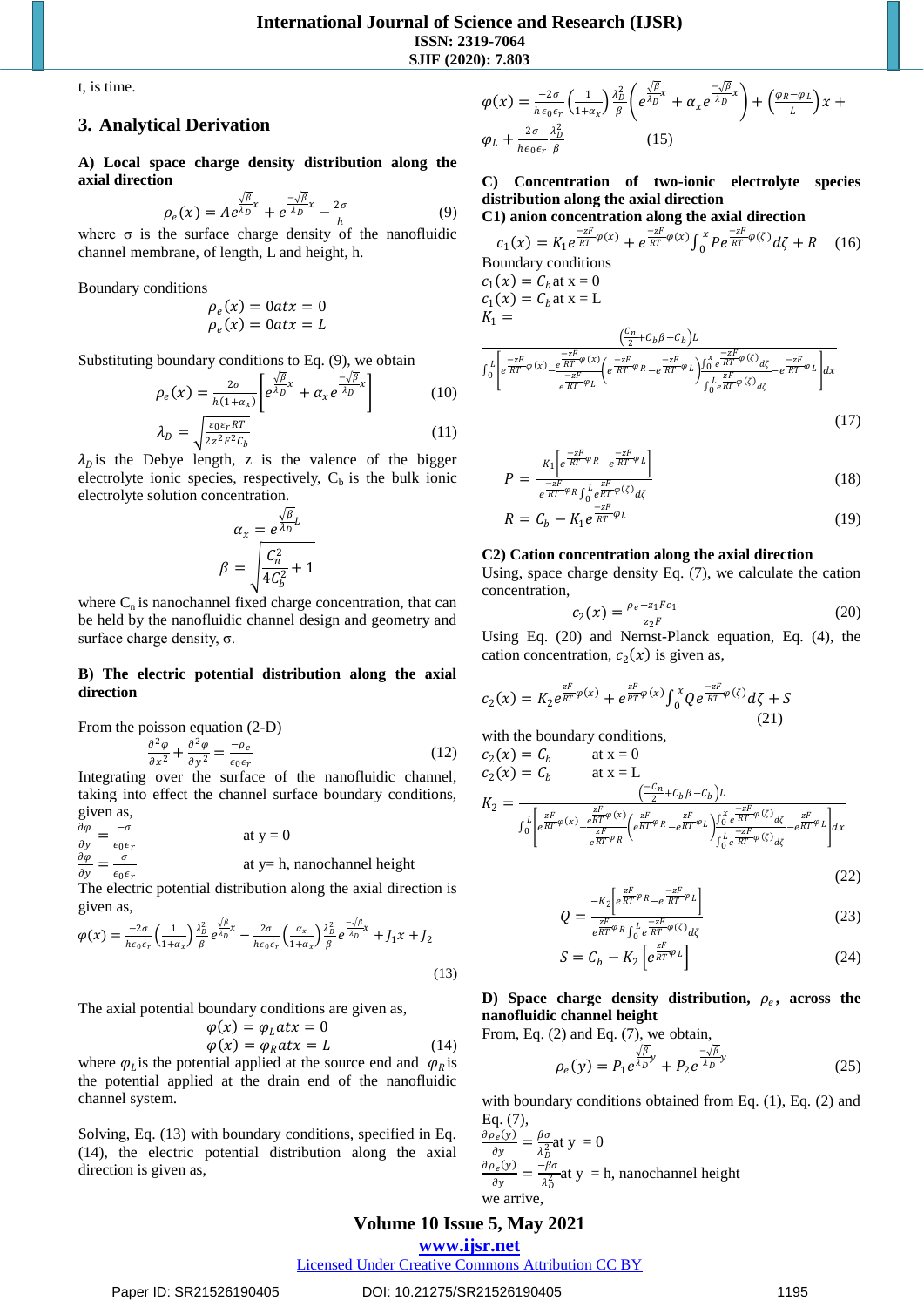**International Journal of Science and Research (IJSR) ISSN: 2319-7064 SJIF (2020): 7.803**

$$
\rho_e(y) = \frac{-1}{\alpha_y - 1} \frac{\sqrt{\beta}}{\lambda_D} \sigma \left[ e^{\frac{\sqrt{\beta}}{\lambda_D} y} + \alpha_y e^{\frac{-\sqrt{\beta}}{\lambda_D} y} \right] \tag{26}
$$
\n
$$
\alpha_y = e^{\frac{\sqrt{\beta}}{\lambda_D} h}
$$

## **E) Electric potential distribution across the nanofluidic channel height**

From Eq. (1) and Eq. (7), we obtain,

$$
\varphi(y) = \frac{\sigma}{\alpha_y - 1} \frac{\lambda_D}{\sqrt{\beta} \epsilon_0 \epsilon_r} \left[ e^{\frac{\sqrt{\beta}}{\lambda_D} y} + \alpha_y e^{\frac{-\sqrt{\beta}}{\lambda_D} y} \right] + P_3 y + P_4 \tag{27}
$$

with boundary conditions

 $\frac{\partial \varphi(y)}{\partial x} = \frac{-\sigma}{\sigma^2}$  $\partial y$  $\epsilon_0 \epsilon_r$ at  $y = 0$  $\frac{\partial \varphi(y)}{\partial y} = \frac{\sigma}{\sigma}$  $\partial y$  $\epsilon_0 \epsilon_r$ at  $y = h$ 

On solving Eq. (27) with the above boundary conditions, we obtain,

$$
\varphi(y) = \frac{\sigma}{\alpha_y - 1} \frac{\lambda_D}{\sqrt{\beta} \epsilon_0 \epsilon_r} \left[ e^{\frac{\sqrt{\beta}}{\lambda_D} y} + \alpha_y e^{\frac{-\sqrt{\beta}}{\lambda_D} y} \right] + \varphi(x) - \frac{2\sigma \lambda_D^2}{\beta \epsilon_0 \epsilon_r h}
$$
\n(28)

# **F) Concentration of two-ionic electrolyte species distribution across the nanofluidic channel height**

**F1) anion concentration across the nanofluidic channel height**

From, Eq. (4), we obtain the anion concentration across the nanofluidic channel height, given as,

$$
c_1(y) = \frac{c_1(x)}{\frac{1}{h} \int_0^h e^{\frac{zF}{RT}\varphi(y)} dy} e^{\frac{-zF}{RT}\varphi(y)}
$$
(29)

**F2) cation concentration across the nanofluidic channel height**

From, Eq. (4), we obtain the cation concentration across the nanofluidic channel height, given as,

$$
c_2(y) = \frac{c_2(x)}{\frac{1}{h} \int_0^h e^{\frac{-zF}{RT}\varphi(y)} dy} e^{\frac{zF}{RT}\varphi(y)}
$$
(30)

## **G) Solving for the contour water/fluid electrokinetic 2D motion inside the nanofluidic channel**

Solving Eq. (8), assuming fluid/water flow is uniform and well developed along the axial direction and the water/fluid electrokinetic transport varies across the nanofluidic channel height, the 2D water/fluid electrokinetic transport velocity profile, is given by,

$$
u = \int \int \left[ \frac{1}{\mu} \left( \frac{\partial P}{\partial x} + \rho_e(x) \frac{\partial \varphi(x)}{\partial x} \right) dy \right] dy + P_5 y + P_6 \quad (31)
$$

where the water/fluid boundary conditions are given as,

 $(u)_{v=0} = 0$  No slip condition  $(u)_{v=h} = 0$  No slip condition

Solving Eq. (31) with the above boundary conditions, give

$$
us,
$$

$$
P_5 = 0
$$
  
\n
$$
P_6 = \frac{\sigma}{\mu(\alpha_y - 1)} \left(\frac{\lambda_D}{\sqrt{\beta}}\right) \left(1 + \alpha_y\right) \left[\frac{1}{\alpha_x + 1} \left(\frac{-2\sigma}{h\epsilon_0 \epsilon_r}\right) \frac{\lambda_D}{\sqrt{\beta}} \left(e^{\frac{\sqrt{\beta}}{\lambda_D}x} - e^{\frac{\sqrt{\beta}}{\lambda}}\right)\right]
$$
  
\n*axe - \beta*ADx+*qR - qLL* (32)

$$
u = \frac{1}{\mu} \frac{-\sigma}{(\alpha y - 1)} \left(\frac{\lambda_D}{\sqrt{\beta}}\right) \left(e^{\frac{\sqrt{\beta}}{\lambda_D} y} + \alpha_y e^{\frac{-\sqrt{\beta}}{\lambda_D} y}\right) \left[\frac{1}{\alpha_x + 1} \left(\frac{-2\sigma}{h\epsilon_0 \epsilon_r}\right) \frac{\lambda_D}{\sqrt{\beta}} \left(e^{\frac{\sqrt{\beta}}{\lambda_D} x} - \frac{\alpha x e - \beta \lambda Dx + \varphi R - \varphi LL + P6}\right)\right]
$$
(33)

#### **Numerical Simulations**

The analytical derivation for water/fluid electrokinetic transport and ionic electrolyte species transport inside nanofluidic channel systems are compared with our in-house developed numerical simulations. We use OpenFOAM platform based open source, freely accessible, open source package platform and in-house developed PNP+NS numerical simulation solvers [21-28] to compare our analytical derivation solutions. The PNP+NS numerical software platform package is available in the GitHub, under free access and download at [https://github.com/nandiga/PNP\\_Navier\\_Stokes\\_Foam](https://github.com/nandiga/PNP_Navier_Stokes_Foam)

#### **Nanofluidic channel geometry**

Here, nanofluidic channel geometry of length 500 nm and 30 nm height is considered. The steady state zero voltage equilibrium electrokinetic water/fluid transport and ion transport is compared between numerical simulations and analytical derivations. The inlet supplied concentration, for a KCl electrolyte solution is 0.1 mM, and the nanofluidic channel surface charge density here is  $\sigma = -1 mC/m^2$ . Further, the analytical derivation solution is compared with the experiments of Cheng et al.[29]. 3D homogenous Silica nanochannels[29] of two geometries, dimensions, Length, L  $= 60 \mu m$ , width w = 2.5  $\mu$ m X 5 and height h = 18.7 nm and geometry (2) has dimensions, Length,  $L = 60$  μm, width w  $= 2.5$  um X 5 and height h  $= 4$  nm, respectively. KCl concentration is varying across 5 orders of magnitude from  $10^{-5}M$  to 1 M.

### **4. Results**

Fig. 1. shows the steady state zero voltage equilibrium electrokinetic water/fluid transport and ionic electrolyte species transport between numerical simulations and analytical derivation solutions. The 2D numerical PNP+NS simulations and the analytical derivations results match to 99% accuracy. Fig. 2. shows the conductance (S) results comparison between Cheng et al.[29] experiments and the analytical derivation solutions. The results match exceedingly well (almost 100% match) between Cheng et al. [29] experimental results and the analytical derivation solutions. The nanofluidic channel surface charge density was kept as a free parameter and varied to match Cheng et al. [29] experimental results as the surface charge density of the nanofluidic channel was not known in their experimental studies.

# **Volume 10 Issue 5, May 2021**

**www.ijsr.net**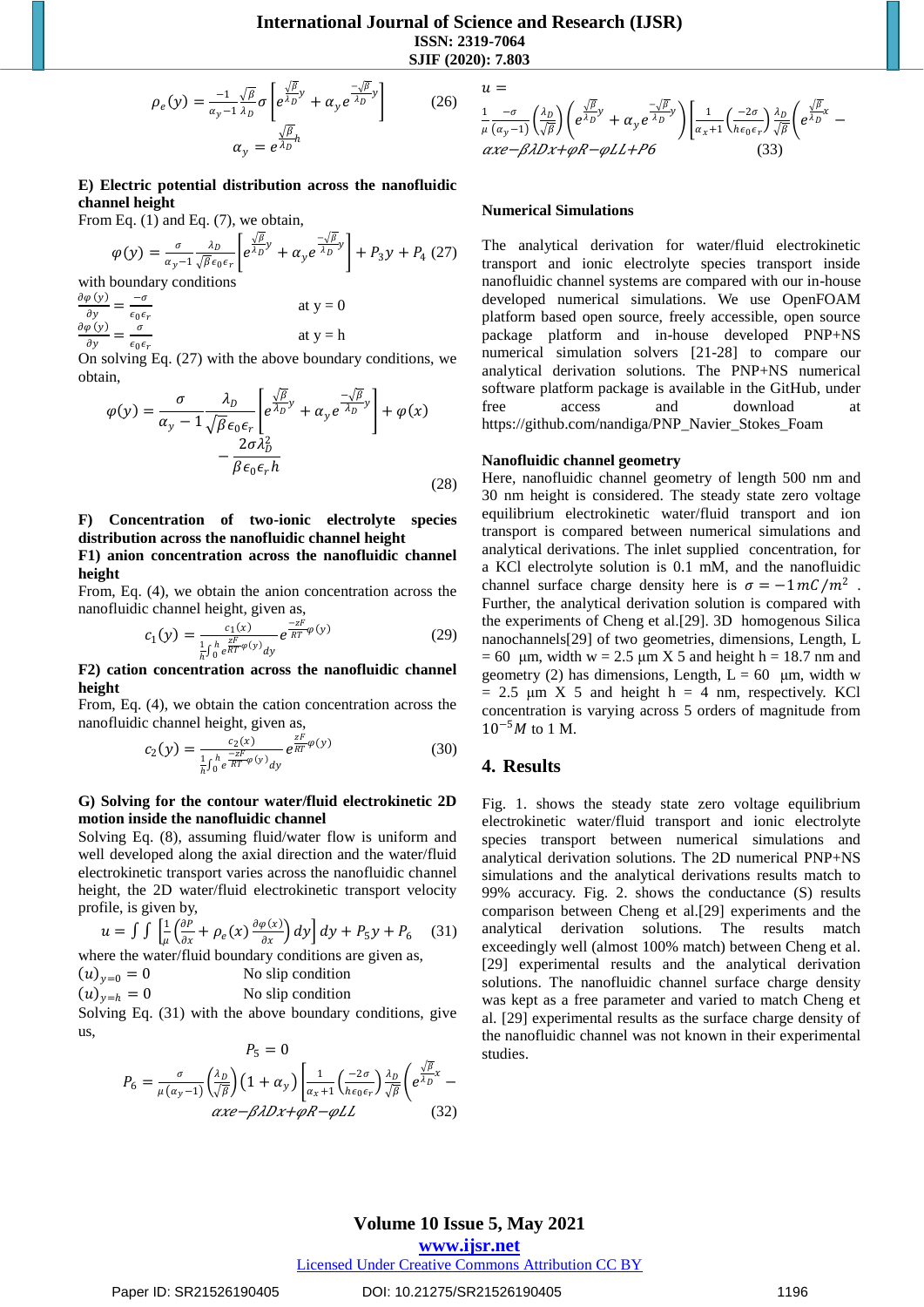# **International Journal of Science and Research (IJSR) ISSN: 2319-7064 SJIF (2020): 7.803**



**Figure 1:** (a) Comparison between numerical simulation with analytical derivation for axial ion transport of KCl electrolyte concentration distribution inside nanofluidic channel, with nanofludic channel wall surface charge density,  $\sigma = -1 mC/m^2$ . (b) Comparison between numerical simulation with analytical derivation for axial water/fluid electrokinetic transport, under zero voltage, equilibrirum transport. (c-d) Comparison between analytical derivation (Fig. 1c) and numerical simulation (Fig. 1d) for contour 2D ionic electrolyte transport, KCl, inside 2D nanofluidic geometry channel. The analytical derivation matches close to 99% accuracy to the numerical simulation.



**Figure 2:** Comparison between Cheng et. al.[29] experimental conductance for two different geometries of homogenous silica nanofluidic channel with our anaytical derivation solution conductance.

# **5. Conclusions**

Here, we present an analytical derivation solution for a nanofluidic channel system to calculate the electrokinetic water/fluid transport and ion electrolyte species transport, along with conductance results for the first time. The analytical formulation matches very well (close to 99% accuracy) with the complete 2D PNP+NS numerical simulations and published experimental literature results for nanofluidic channel systems.

# **References**

- [1] Z. Yuan, Y. Liu, M. Dai, X. Yi, and C. Wang, *Controlling DNA Translocation Through Solid-State Nanopores*, Nanoscale Res. Lett. 15, 80 (2020).
- [2] Y. Zhang, Y. Zhou, Z. Li, H. Chen, L. Zhang, and J. Fan, *Computational Investigation of Geometrical Effects in 2D Boron Nitride Nanopores for DNA Detection*, Nanoscale 12, 10026 (2020).
- [3] G. F. Schneider and C. Dekker, *DNA Sequencing with Nanopores*, Nat. Biotechnol. 30, 326 (2012).
- [4] D. W. Deamer and D. Branton, *Characterization of Nucleic Acids by Nanopore Analysis,* Acc. Chem. Res. 35, 817 (2002).
- [5] S. Cabello-Aguilar, S. Balme, A. A. Chaaya, M. Bechelany, E. Balanzat, J.-M. Janot, C. Pochat-Bohatier, P. Miele, and P. Dejardin, *Slow Translocation of Polynucleotides and Their Discrimination by α-Hemolysin inside a Single Track-Etched Nanopore Designed by Atomic Layer Deposition*, Nanoscale 5, 9582 (2013).
- [6] S. H. Han, S.-R. Kwon, S. Baek, and T.-D. Chung, *Ionic Circuits Powered by Reverse Electrodialysis for an Ultimate Iontronic System*, Sci. Rep. 7, 14068 (2017).
- [7] M. Ali, S. Mafe, P. Ramirez, R. Neumann, and W. Ensinger, *Logic Gates Using Nanofluidic Diodes Based on Conical Nanopores Functionalized with Polyprotic Acid Chains*, Langmuir 25, 11993 (2009).
- [8] J.-H. Han, K. B. Kim, H. C. Kim, and T. D. Chung, *Ionic Circuits Based on Polyelectrolyte Diodes on a Microchip*, Angew. Chemie Int. Ed. 48, 3830 (2009).

# **Volume 10 Issue 5, May 2021 www.ijsr.net**